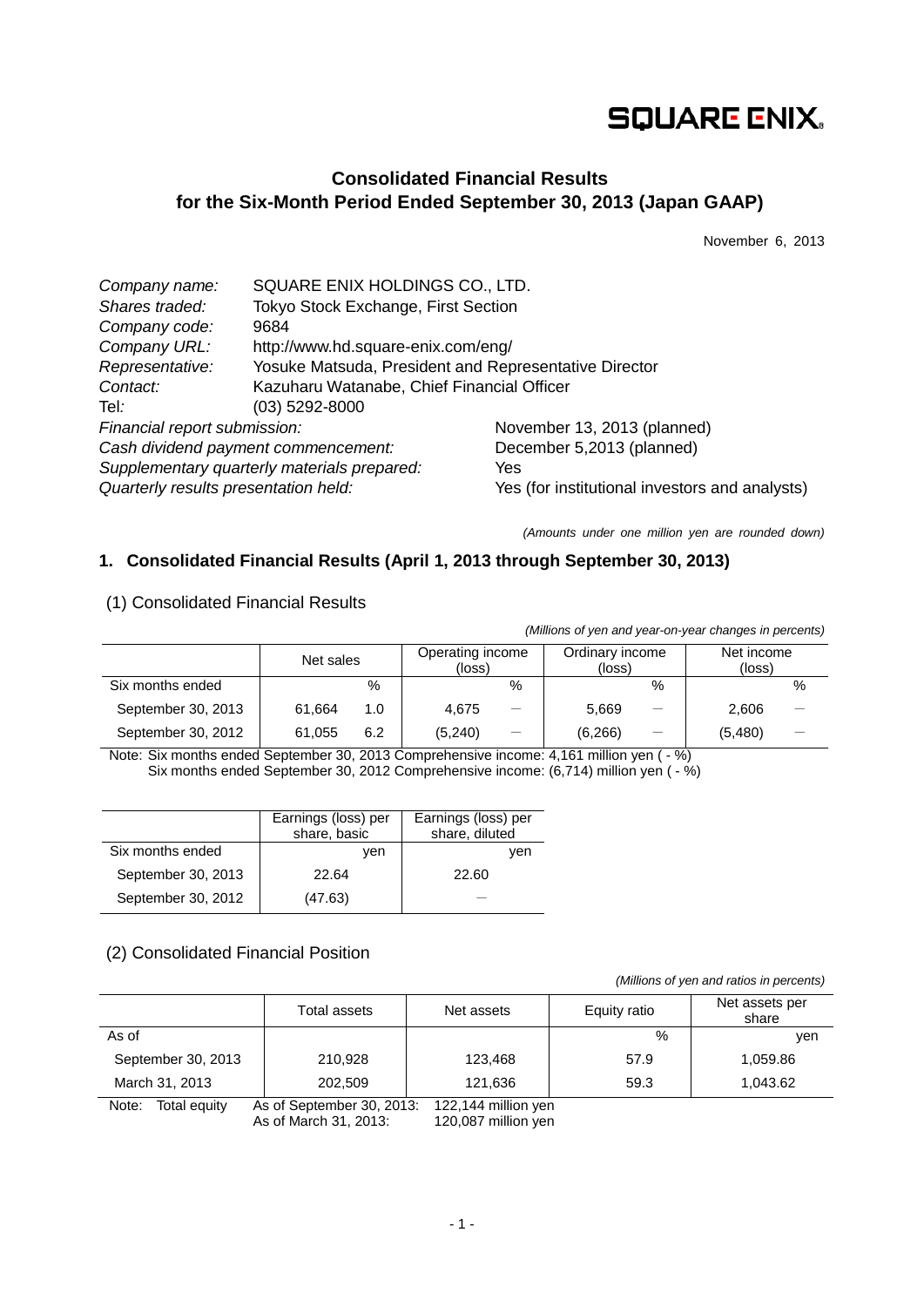## **2. Dividends**

|                                                      | Dividends per share |       |     |       |       |  |  |
|------------------------------------------------------|---------------------|-------|-----|-------|-------|--|--|
|                                                      | 1Q                  | 2Q    | 3Q  | 4Q    | Total |  |  |
|                                                      | yen                 | yen   | yen | yen   | yen   |  |  |
| Fiscal year ended<br>March 31, 2013                  |                     | 10.00 |     | 20.00 | 30.00 |  |  |
| Fiscal year ending<br>March 31, 2014                 |                     | 10.00 |     |       |       |  |  |
| Fiscal year ending<br>March 31, 2014<br>(projection) |                     |       |     | 20.00 | 30.00 |  |  |

Note: No change in dividend projection from previous announcement.

## **3. Consolidated Forecasts (April 1, 2013 through March 31, 2014)**

| (Millions of yen, year-on-year changes in percents and per share data) |          |       |           |   |          |      |          |   |           |
|------------------------------------------------------------------------|----------|-------|-----------|---|----------|------|----------|---|-----------|
|                                                                        | Net      |       | Operating |   | Ordinary |      | Net      |   | Earnings  |
|                                                                        | sales    |       | income    |   | income   |      | income   |   | per share |
| Fiscal year ending                                                     |          | $\%$  |           | % |          | $\%$ |          | % | ven       |
| March 31, 2014                                                         | 140,000  | (5.4) | 5.000     |   | 5.000    |      | 3,500    |   | 30.42     |
|                                                                        | ~150.000 | ~1.4  | $-9.000$  | - | $-9.000$ |      | $-6,000$ |   | ~52.14    |

Note: No change in consolidated forecasts from previous announcement.

## **4. Other**

(1) Significant changes among major subsidiaries during the period : No

- (2) Adoption of special accounting treatment for quarterly consolidated financial statements: No
- (3) Changes in accounting policies, changes in accounting estimates and retrospective restatements
	- 1. Changes associated with revision in accounting standards: No
	- 2. Other changes: No
	- 3. Changes in accounting estimates: No
	- 4. Restatements: No
- (4) Outstanding shares (common stock)
	- 1. Number of shares issued and outstanding (including treasury stock):

| As of September 30, 2013                                    | 115,549,896 |
|-------------------------------------------------------------|-------------|
| As of March 31, 2013                                        | 115,370,596 |
| 2. Number of treasury stock:                                |             |
| As of September 30, 2013                                    | 303,863     |
| As of March 31, 2013                                        | 302,302     |
| 3. Average number of shares during the period (cumulative): |             |
|                                                             |             |

Six-month period ended September 30, 2013 115,157,598 Six-month period ended September 30, 2012 115,069,305

Disclaimer: (1) This document is a translation of the Japanese language "Kessan Tanshin" prepared in accordance with the guidelines of the Tokyo Stock Exchange. The Japanese language document shall prevail in the event any differences or discrepancies exist between this English translation and the original. (2) At the time of disclosure of this report, review procedures for quarterly consolidated financial statements pursuant to the Financial Instruments and Exchange Law had not been completed. (3) The forward-looking statements in this document are based upon the information currently available and necessarily include elements that are not entirely predictable. The achievement is not promised. Actual results may differ from the forward-looking statements in this document. (4) For additional information about forecasts, please refer to "1.Consolidated Results for the Six-Month Period Ended September 30, 2013 (3) Qualitative information on consolidated business forecasts" section on page 3 of Supplemental Information.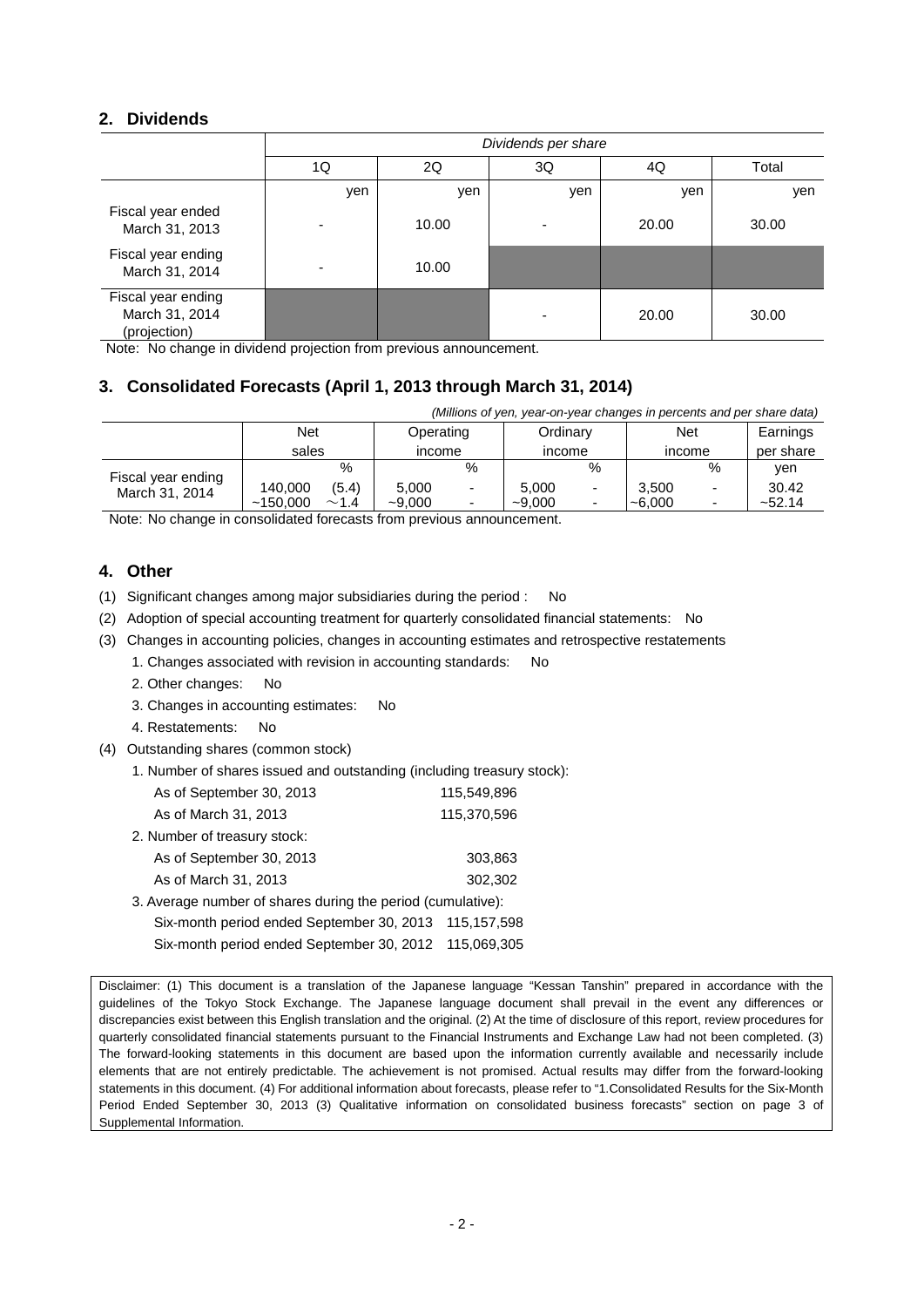## **Supplemental Information – Index**

|                                                                                        | Page |
|----------------------------------------------------------------------------------------|------|
| 1. Consolidated Results for the Six-Month Period Ended September 30, 2013              |      |
| (1) Analysis of consolidated business results                                          |      |
| (2) Analysis of consolidated financial position                                        | 2    |
| (3) Qualitative information on consolidated business forecasts                         | 3    |
|                                                                                        |      |
| 2. Consolidated Financial Statements for the Six-Month Period Ended September 30, 2013 | 4    |
| (1) Consolidated Balance Sheets                                                        | 4    |
| (2) Consolidated Income Statement and Consolidated Statement of Comprehensive Income   | 6    |
| Consolidated Income Statement                                                          | 6    |
| Consolidated Statement of Comprehensive Income                                         | 7    |
| (3) Note regarding going concern assumptions                                           | 8    |
| (4) Material changes in shareholders' equity                                           | 8    |
| (5) Segment information                                                                | 8    |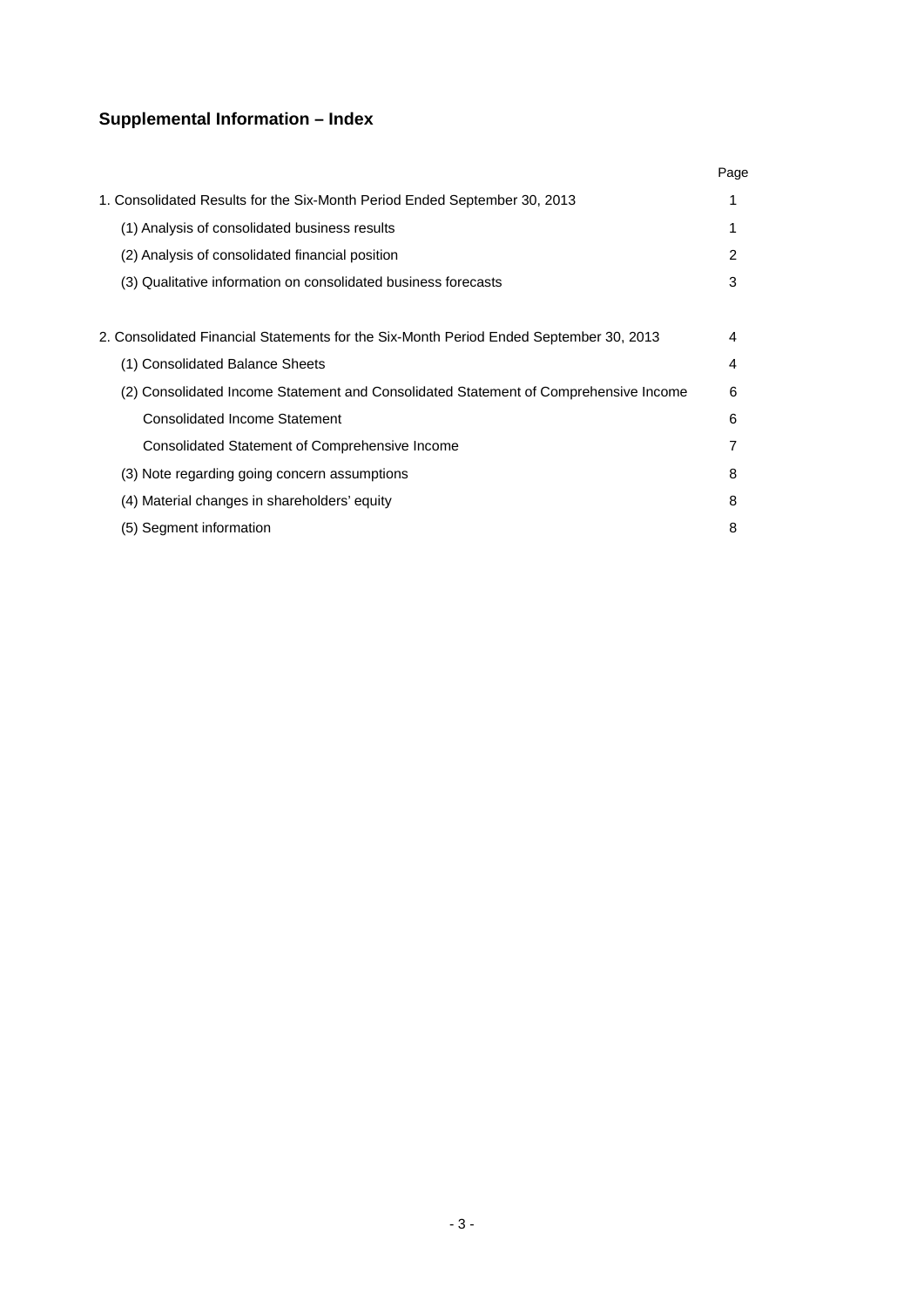### **1. Consolidated Results for the Six-Month Period Ended September 30, 2013**

#### (1) Analysis of consolidated business results

The Square Enix Group (the "Group") is continuing determined efforts to strengthen the competitiveness and profitability of its business segments of Digital Entertainment, Amusement, Publication and Merchandising. Net sales for the six-month period ended September 30, 2013 totaled ¥61,664 million (an increase of 1.0% from the same period of the prior fiscal year), operating income amounted to ¥4,675 million (operating loss of ¥5,240 million in the same period of the prior fiscal year), ordinary income amounted to ¥5,669 million (ordinary loss of ¥6,266 million in the same period of the prior fiscal year).

The compensation income(approximately ¥350 million) for the closure of amusement arcades due to urban redevelopment projects was booked as an extraordinary gain. In response to the latest environmental changes in the game industry, the Group has implemented a change in its development policy, and conducted a comprehensive review on work-in-progress game titles. As a result, the Group has decided to book a loss on evaluation of content (approximately ¥1.6 billion) as an extraordinary loss.

These factors resulted in net income amounted to ¥2,606 million (net loss of ¥5,480 million in the same period of the prior fiscal year).

A discussion of results by segment for the six-month period ended September 30, 2013 follows.

#### • Digital Entertainment

The Digital Entertainment segment plans, develops, distributes and operates digital entertainment content primarily in the form of games. Digital entertainment content is offered to meet customer lifestyles across a variety of usage environments such as consumer game consoles (including handheld game machines), personal computers and mobile phones (including smartphones).

During the six-month period ended September 30, 2013, distribution revenues of console game titles in North America were strong. Software sales of "FINAL FANTASY XIV: A REALM REBORN", a multiplayer online role playing game released in August 2013, have been making favorable progress, and the number of registered users has been growing steadily.

Content for platforms such as browser and smartphone has continued to build upon its already solid growth. Among other titles, "SENGOKU IXA," a browser game, has been showing steady performance, and "Kaku-San-Sei Million Arthur," a game for smartphones, has become an instant hit in Taiwan and mainland China, following Korea, while its platform has expanded to include the PlayStation Vita.

Net sales and operating income in the Digital Entertainment segment totaled ¥30,636 million (a decrease of 0.4% from the same period of the prior fiscal year) and ¥3,456 million (operating loss of ¥2,088 million in the same period of the prior fiscal year), respectively.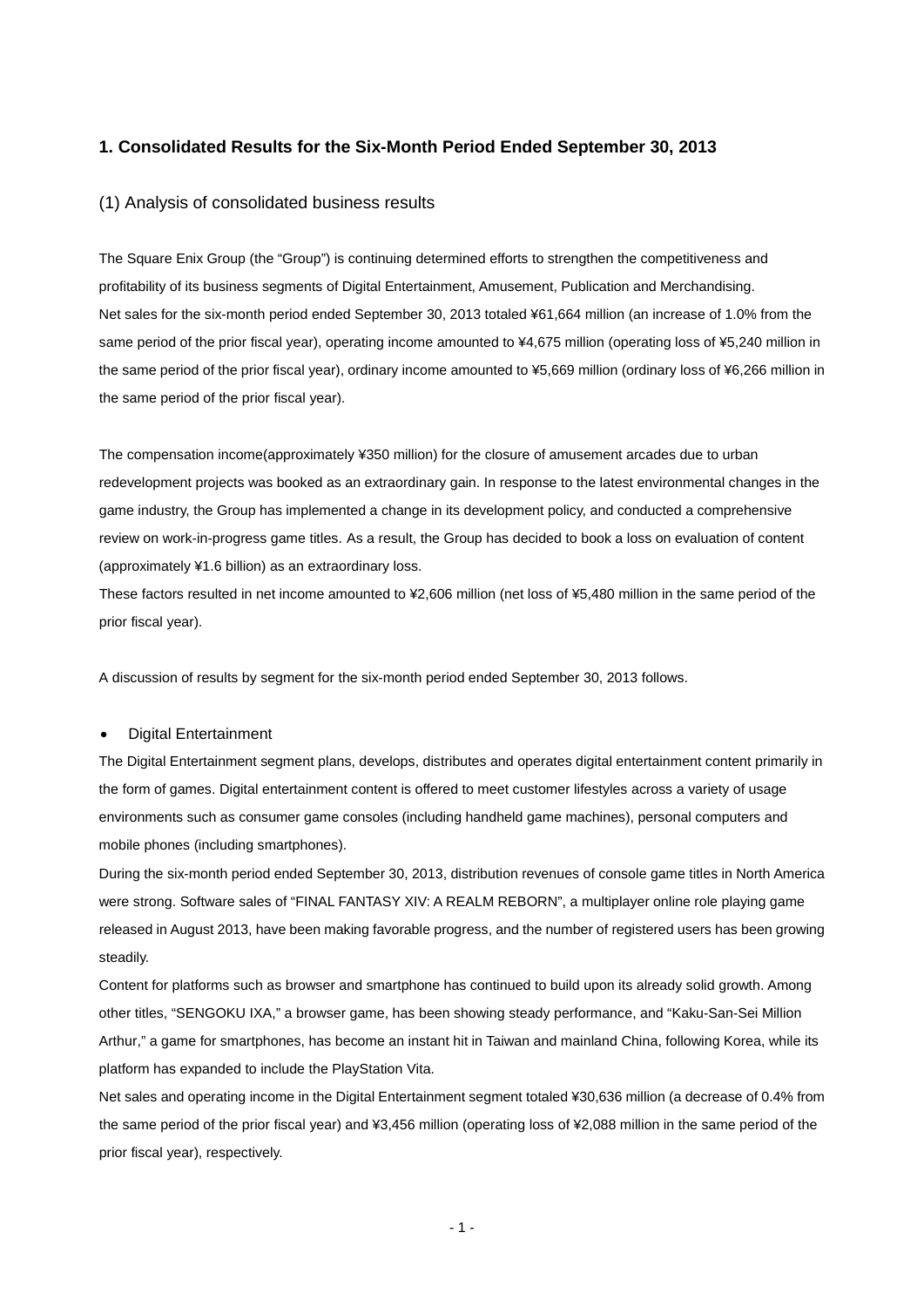#### • Amusement

The Amusement segment consists of the operation of amusement facilities and the planning, development and distribution of arcade game machines and related products for amusement facilities.

During the six-month period ended September 30, 2013, sales of amusement machines such as "LORD of VERMILION Ⅲ" were strong, and the operation of the amusement arcades has been showing steady performance. Net sales and operating income in the Amusement segment totaled ¥25,003 million (an increase of 8.2% from the same period of the prior fiscal year) and ¥3,717 million (operating loss of ¥209 million in the same period of the prior fiscal year), respectively.

#### **Publication**

The Publication segment includes comic books, game strategy books and comic magazines.

During the six-month period ended September 30, 2013, sales of comics decreased compared to the same period of the prior fiscal year due primarily to the decrease of some popular comic title's new publications.

Net sales and operating income in the Publication segment totaled ¥4,621 million (a decrease of 16.4% from the same period of the prior fiscal year) and ¥990 million (a decrease of 19.3% from the same period of the prior fiscal year), respectively.

#### **Merchandising**

The Merchandising segment includes the planning, production, distribution and licensing of derivative products of titles owned by the Group.

During the six-month period ended September 30, 2013, the Group continued to distribute and license items such as character goods and soundtracks based on the Group's own IPs while also strengthening its character goods lineup with additional products based on third party content and overseas expansions.

Net sales and operating income in the Merchandising segment totaled ¥1,630 million (a decrease of 2.5% from the same period of the prior fiscal year) and ¥354 million (an increase of 0.6% from the same period of the prior fiscal year), respectively.

#### (2) Analysis of consolidated financial position

#### • Assets

As of September 30, 2013, total current assets were ¥166,250 million, an increase of ¥7,215 million compared to March 31, 2013. This was mainly due to an increase in cash and deposits of ¥4,450 million, and an increase in the content production account of ¥9,635 million, while notes and accounts receivable-trade decreased by ¥5,593 million. As of September 30, 2013, total non-current assets were ¥44,677 million, an increase of ¥1,204 million compared to March 31, 2013.

As a result, total assets were ¥210,928 million, an increase of ¥8,419 million compared to March 31, 2013.

**Liabilities** 

As of September 30, 2013, total current liabilities were ¥43,653 million, an increase of ¥6,239 million compared to March 31, 2013. This was mainly due to an increase in notes and accounts payable-trade of ¥4,108 million, and an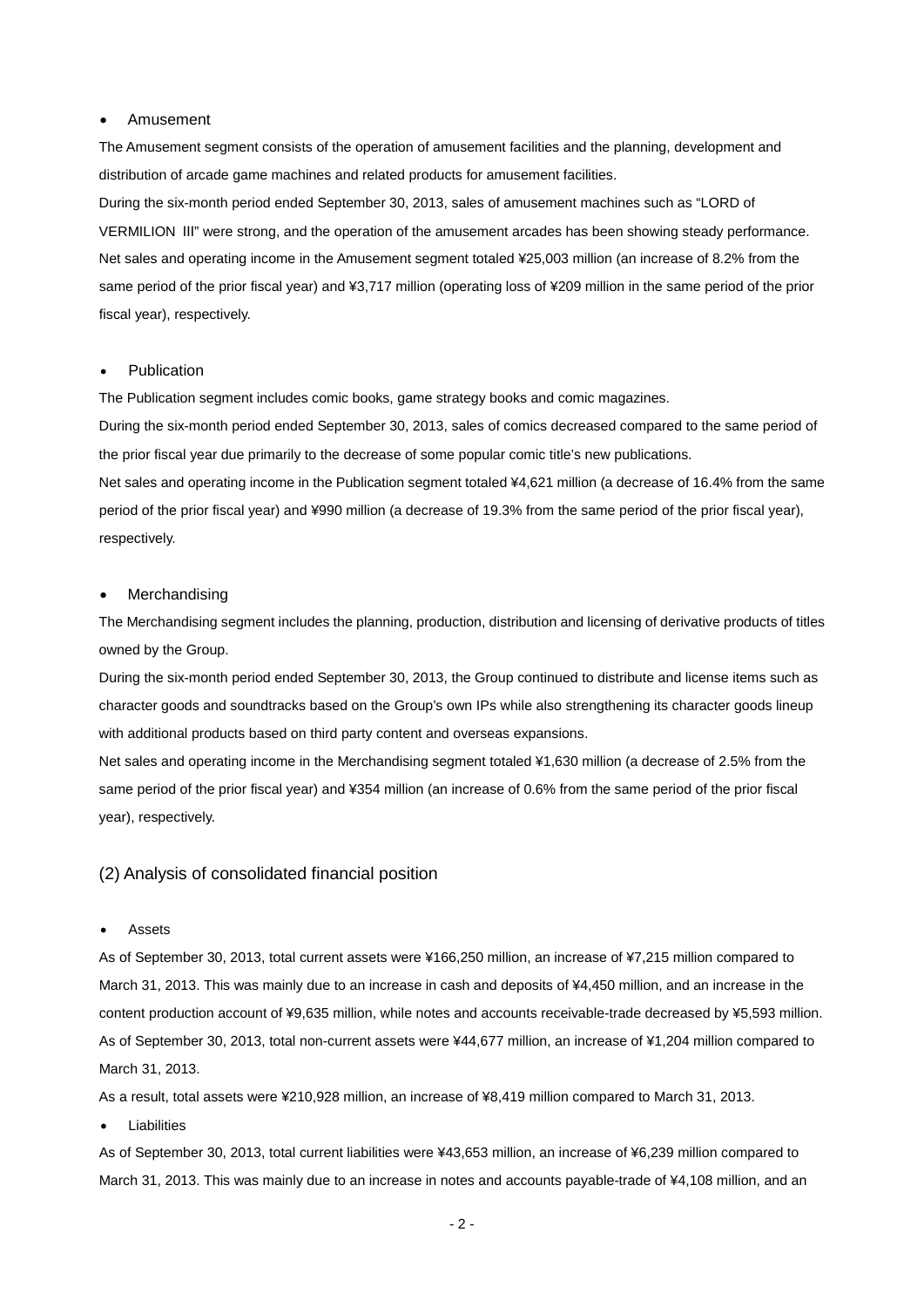increase in other on current liabilities of ¥2,387 million. As of September 30, 2013, total non-current liabilities were ¥43, 806 million, an increase of ¥348 million compared to March 31, 2013.

As a result, total liabilities were ¥87,460 million, an increase of ¥6,587 million compared to March 31, 2013.

• Net assets

As of September 30, 2013, net assets were ¥123,468 million, an increase of ¥1,831 million compared to March 31, 2013. This was mainly due to net income of ¥2,606 million, dividend payments of ¥2,301 million and an increase in foreign currency translation adjustments of ¥1,125 million.

As a result, the consolidated equity ratio stood at 57.9%, compared to 59.3% as of March 31, 2013.

### (3) Qualitative information on consolidated business forecasts

The business environment surrounding the Group is in the midst of major changes, where smart devices such as smartphones and tablet PCs are spreading rapidly, while the console game markets in North America and Europe are increasingly competitive and oligopolistic. In light of such environmental changes, the Group is focusing all efforts on a substantial earnings improvement by driving reforms of its business structure in order to establish new revenue bases. Given the environmental changes described above, it is expected that the consolidated forecasts for financial results will fluctuate ever-larger. The Group, therefore, has decided to make consolidated forecasts in a range of forecasted figures in lieu of specific figures, starting from the fiscal year ending March 31, 2014.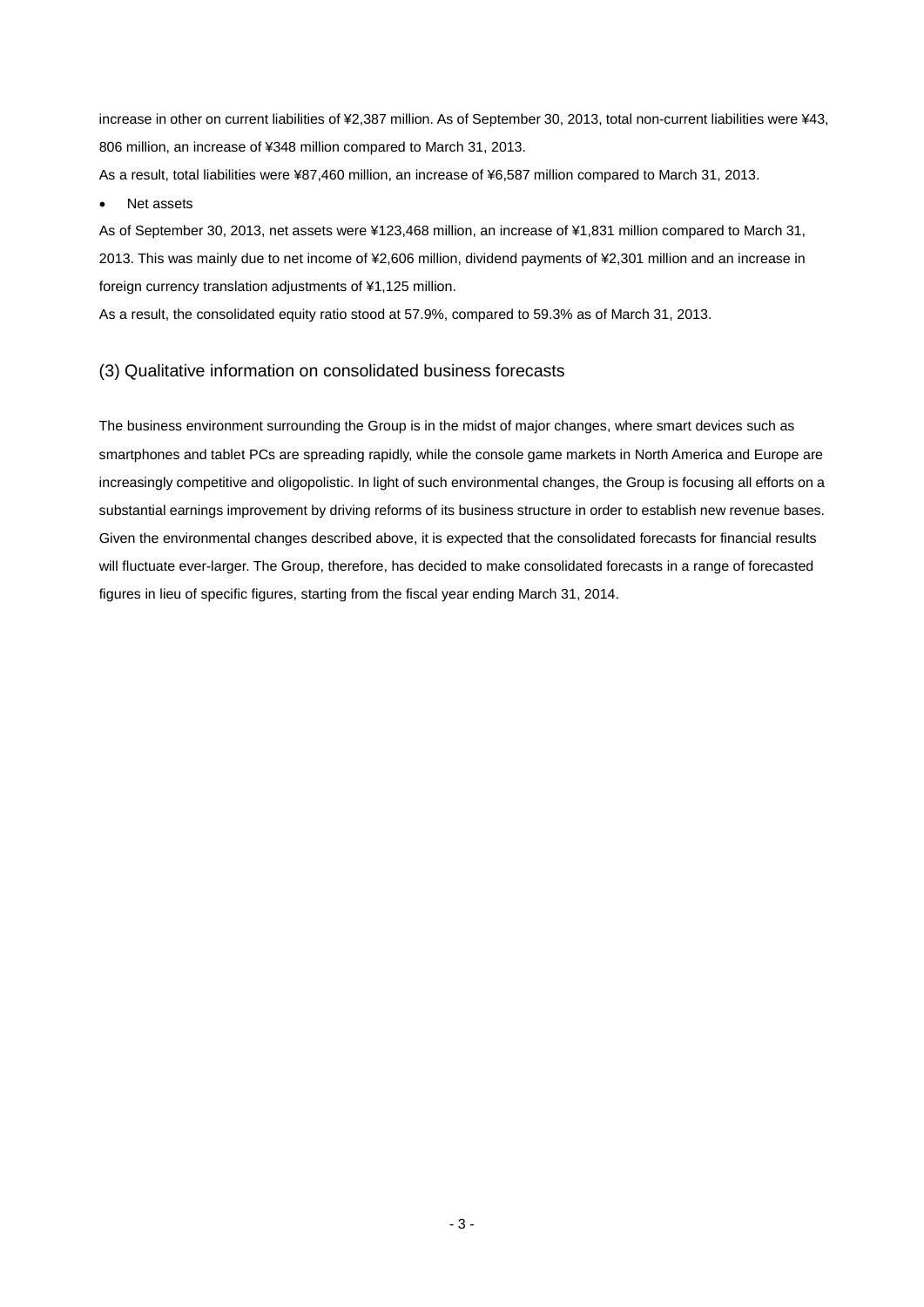## **2. Consolidated Financial Statements for the Six-Month Period Ended September 30, 2013**

(1) Consolidated Balance Sheets

|                                     |                      | (Millions of yen)        |
|-------------------------------------|----------------------|--------------------------|
|                                     | As of March 31, 2013 | As of September 30, 2013 |
| Assets                              |                      |                          |
| Current assets                      |                      |                          |
| Cash and deposits                   | 100,418              | 104,868                  |
| Notes and accounts receivable-trade | 30,226               | 24,632                   |
| Merchandise and finished goods      | 2,376                | 2,283                    |
| Work in progress                    | 47                   | 327                      |
| Raw materials and supplies          | 357                  | 366                      |
| Content production account          | 15,805               | 25,441                   |
| Other                               | 9,941                | 8,503                    |
| Allowance for doubtful accounts     | (136)                | (174)                    |
| Total current assets                | 159,035              | 166,250                  |
| Non-current assets                  |                      |                          |
| Property and equipment              | 20,169               | 19,886                   |
| Intangible assets                   | 10,940               | 11,609                   |
| Investments and other assets        | 12,363               | 13,182                   |
| Total non-current assets            | 43,473               | 44,677                   |
| Total assets                        | 202,509              | 210,928                  |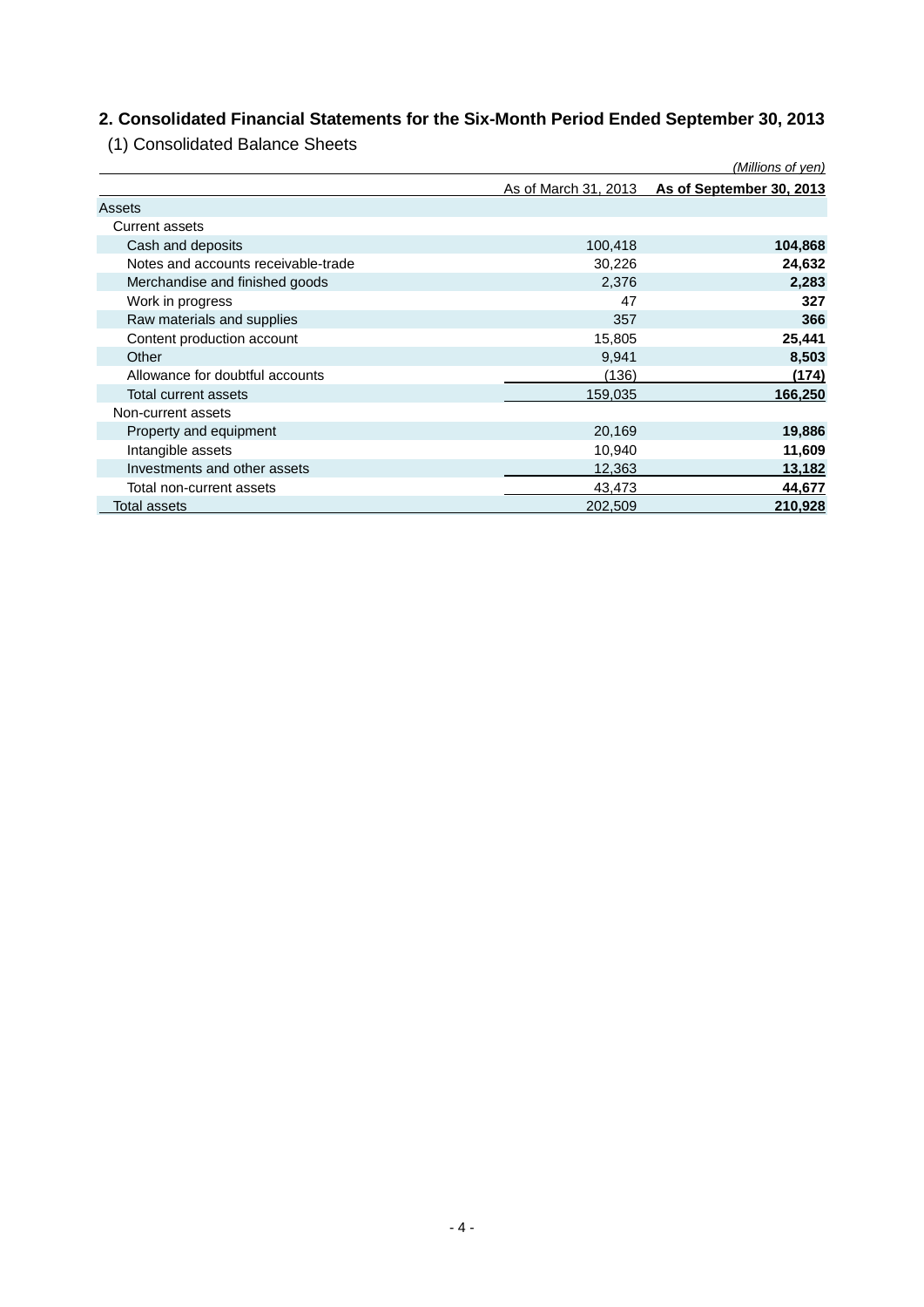|                                                       |                      | (Millions of yen)        |
|-------------------------------------------------------|----------------------|--------------------------|
|                                                       | As of March 31, 2013 | As of September 30, 2013 |
| Liabilities                                           |                      |                          |
| <b>Current liabilities</b>                            |                      |                          |
| Notes and accounts payable-trade                      | 8,653                | 12,762                   |
| Short-term loans payable                              | 5,726                | 6,323                    |
| Income taxes payable                                  | 1,499                | 1,266                    |
| Provision for bonuses                                 | 966                  | 1,406                    |
| Provision for sales returns                           | 4,319                | 3,367                    |
| Provision for game arcade closings                    | 256                  | 149                      |
| Asset retirement obligations                          | 3                    | 1                        |
| Other                                                 | 15,989               | 18,376                   |
| <b>Total current liabilities</b>                      | 37,414               | 43,653                   |
| Non-current liabilities                               |                      |                          |
| Bonds payable                                         | 35,000               | 35,000                   |
| Provision for retirement benefits                     | 4,714                | 4,831                    |
| Provision for directors' retirement benefits          | 244                  | 187                      |
| Provision for game arcade closings                    | 468                  | 496                      |
| Asset retirement obligations                          | 800                  | 803                      |
| Other                                                 | 2,229                | 2,486                    |
| Total non-current liabilities                         | 43,457               | 43,806                   |
| <b>Total liabilities</b>                              | 80,872               | 87,460                   |
| Net assets                                            |                      |                          |
| Shareholders' equity                                  |                      |                          |
| Capital stock                                         | 15,204               | 15,338                   |
| Capital surplus                                       | 44,444               | 44,578                   |
| Retained earnings                                     | 68,153               | 68,459                   |
| Treasury stock                                        | (862)                | (864)                    |
| Total shareholders' equity                            | 126,940              | 127,512                  |
| Accumulated other comprehensive income                |                      |                          |
| Valuation difference on available-for-sale securities | 57                   | 417                      |
| Foreign currency translation adjustments              | (6, 911)             | (5,785)                  |
| Total accumulated other comprehensive income          | (6, 853)             | (5,368)                  |
| Subscription rights to shares                         | 652                  | 356                      |
| Minority interests                                    | 897                  | 967                      |
| Total net assets                                      | 121,636              | 123,468                  |
| Total liabilities and net assets                      | 202,509              | 210,928                  |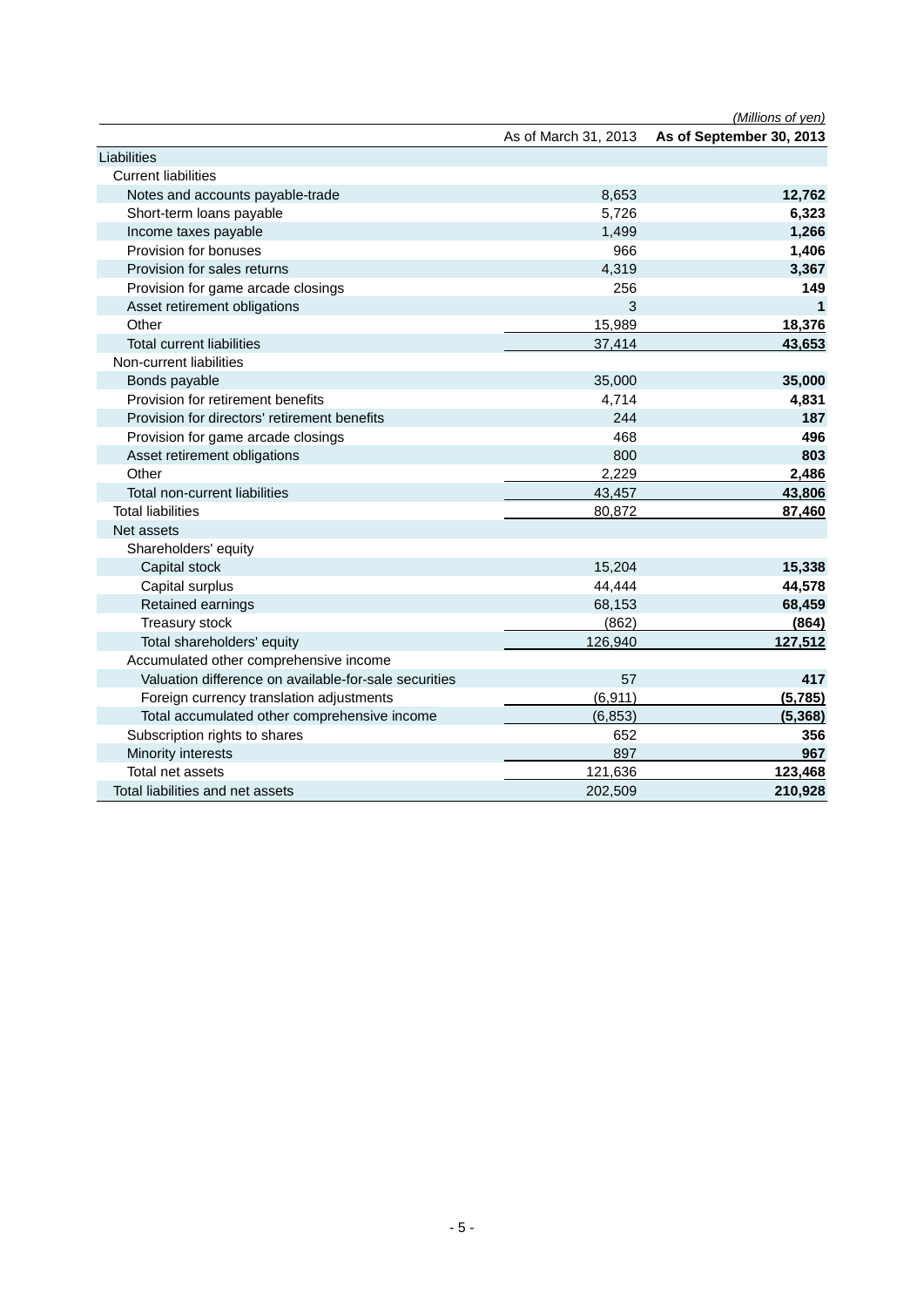|                                                                 |                                        | (Millions of yen)                             |
|-----------------------------------------------------------------|----------------------------------------|-----------------------------------------------|
|                                                                 | Six months ended<br>September 30, 2012 | Six months ended<br><b>September 30, 2013</b> |
| Net sales                                                       | 61,055                                 | 61,664                                        |
| Cost of sales                                                   | 39,988                                 | 34,433                                        |
| Gross profit                                                    | 21,066                                 | 27,230                                        |
| Reversal of provision for sales returns                         | 1,495                                  | 4,538                                         |
| Provision for sales returns                                     | 1,852                                  | 3,344                                         |
| Gross profit-net                                                | 20,710                                 | 28,425                                        |
| Selling, general and administrative expenses                    | 25,950                                 | 23,749                                        |
| Operating income (loss)                                         | (5,240)                                | 4,675                                         |
| Non-operating income                                            |                                        |                                               |
| Interest income                                                 | 57                                     | 52                                            |
| Dividends received                                              | 5                                      | 5                                             |
| Foreign exchange gains                                          |                                        | 942                                           |
| Miscellaneous income                                            | 46                                     | 67                                            |
| Total non-operating income                                      | 108                                    | 1,066                                         |
| Non-operating expenses                                          |                                        |                                               |
| Interest expenses                                               | 52                                     | 44                                            |
| Commission fee                                                  | 26                                     | 26                                            |
| Foreign exchange losses                                         | 1,025                                  |                                               |
| Miscellaneous loss                                              | 31                                     | $\overline{2}$                                |
| Total non-operating expenses                                    | 1,135                                  | 73                                            |
| Ordinary income (loss)                                          | (6, 266)                               | 5,669                                         |
| Extraordinary income                                            |                                        |                                               |
| Gain on sales of investment securities                          |                                        | 24                                            |
| Gain on reversal of subscription rights to shares               | 23                                     | 33                                            |
| Compensation income                                             |                                        | 351                                           |
| Other                                                           | 3                                      | $\mathbf{2}$                                  |
| Total extraordinary income                                      | 26                                     | 412                                           |
| <b>Extraordinary loss</b>                                       |                                        |                                               |
| Loss on retirement of non-current assets                        | 57                                     | 41                                            |
| Loss on evaluation of content                                   |                                        | 1,641                                         |
| Other                                                           | 77                                     | 87                                            |
| Total extraordinary loss                                        | 135                                    | 1,770                                         |
| Income (loss) before income dividends distribution from         |                                        |                                               |
| silent partnership, income taxes (tokumei-kumiai)               | (6, 375)                               | 4,311                                         |
| Dividends distribution from silent partnership (tokumei-kumiai) | 0                                      | 14                                            |
| Income (loss) before income taxes                               | (6, 375)                               | 4,297                                         |
| Income taxes-current                                            | (366)                                  | 836                                           |
| Income taxes-deferred                                           | (535)                                  | 847                                           |
| Total income taxes                                              | (902)                                  | 1,683                                         |
| Income (loss) before minority interests                         | (5, 472)                               | 2,614                                         |
| Minority interests in income                                    | 7                                      | 7                                             |
| Net income (loss)                                               | (5,480)                                | 2,606                                         |

## (2) Consolidated Income Statement and Consolidated Statement of Comprehensive Income Consolidated Income Statement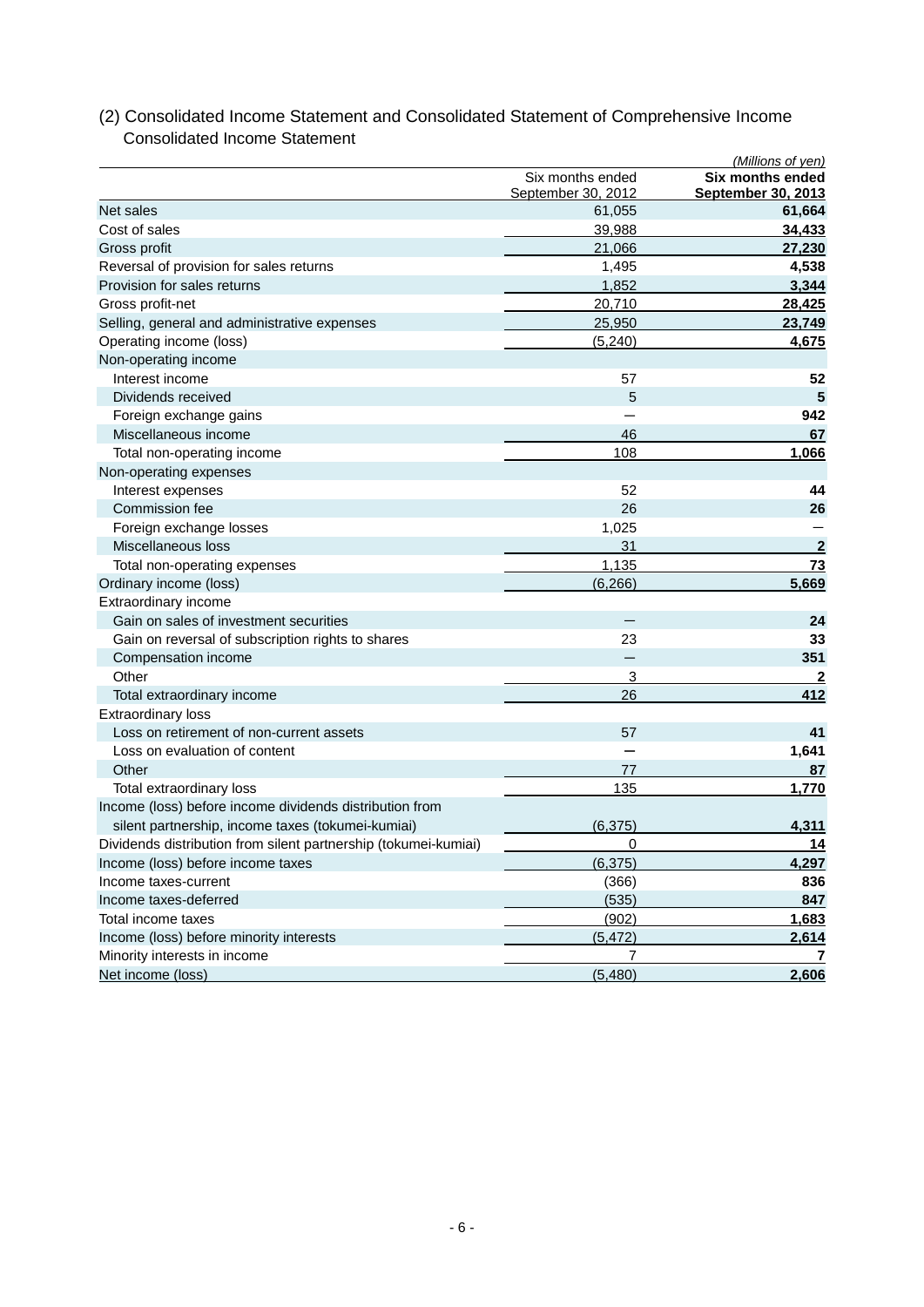## Consolidated Statement of Comprehensive Income

|                                                           |                                        | (Millions of yen)                      |
|-----------------------------------------------------------|----------------------------------------|----------------------------------------|
|                                                           | Six months ended<br>September 30, 2012 | Six months ended<br>September 30, 2013 |
| Income (loss) before minority interests                   | (5, 472)                               | 2,614                                  |
| Other comprehensive income                                |                                        |                                        |
| Valuation difference on available-for-sale securities     | (121)                                  | 359                                    |
| Foreign currency translation adjustment                   | (1, 119)                               | 1,187                                  |
| Other comprehensive income                                | (1,241)                                | 1,547                                  |
| Comprehensive income                                      | (6, 714)                               | 4,161                                  |
| (Breakdown)                                               |                                        |                                        |
| Comprehensive income attributable to owners of the parent | (6,701)                                | 4,091                                  |
| Comprehensive income attributable to minority interests   | (12)                                   | 70                                     |